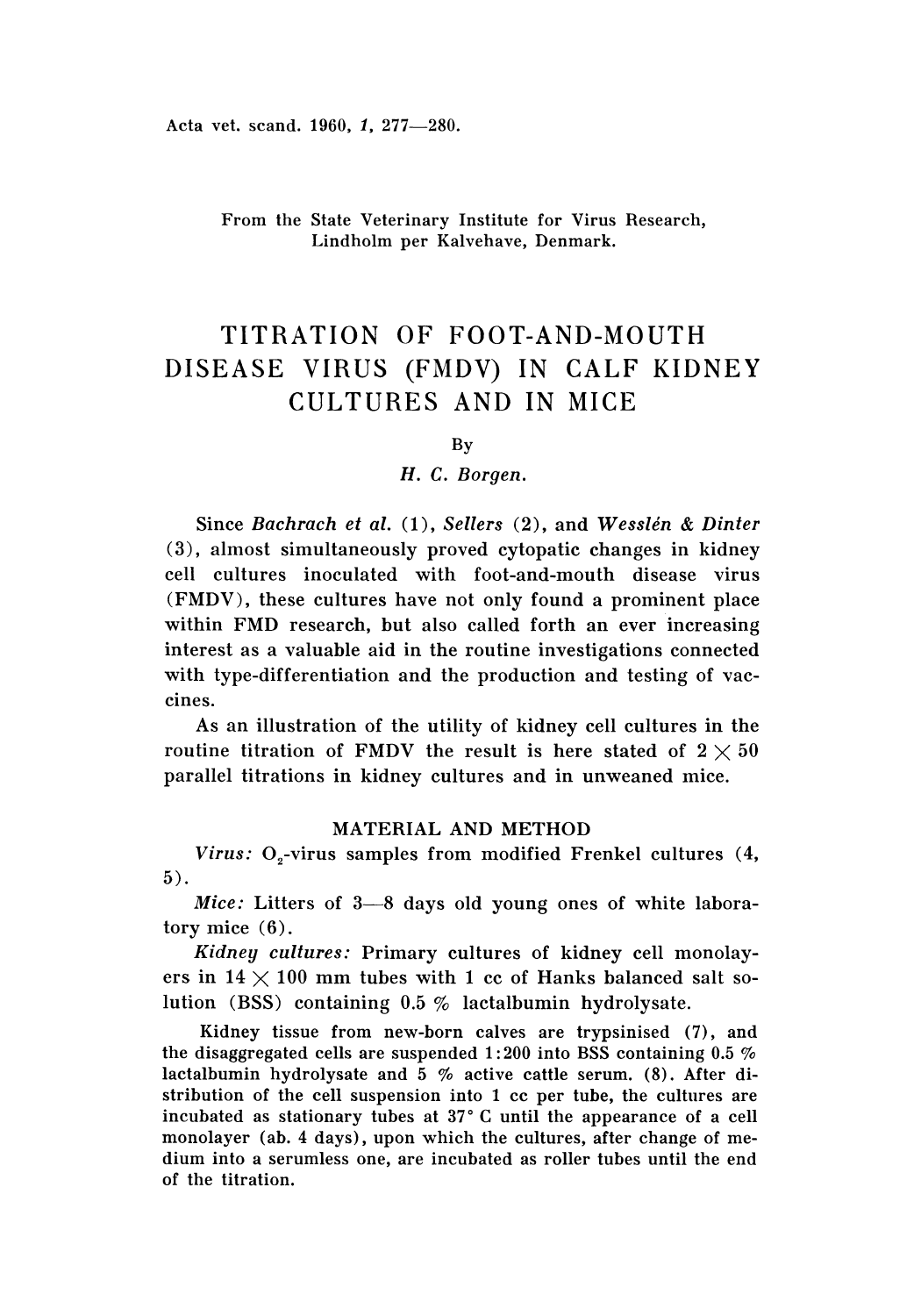*Virus dilutions and inoculations:* From each tenfold virus dilution in  $m/50$  phosphate buffer, pH 7.6, 8 tubes and 8 mice are inoculated with 0.1 cc each. Tubes are inoculated by means of 1 cc pipettes graduated into  $1/100$  cc, and the mice are inoculated intraperitoneally with 1 cc syringes graduated into  $1/10$ and mounted with hypodermic needle no. 20 ("Aesculap").

*Judgement:* On the second day p. i. the kidney cultures are microscopically read with reference to the presence of cytopatic changes which at this time have been complete  $-4+$   $-$  (9) in almost all positive cases, and the amounts of cultures with and without degenerations are added up. The mice are attended to daily for 6 days p. i., after which the amounts of live and dead mice respectively are summed up. The titer is computed according to Kärber's method  $(10)$ , and is given correct to one decimal place by log.  $TCD_{50}/cc$  and  $MLD_{50}/cc$  respectively.

# **RESULTS**

In  $2 \times 50$  comparative titrations, executed in kidney cultures and on unweaned mice respectively, representing 41 virus samples, there has, by the application of kidney cultures, been found an average titre of  $log. 0.5$  higher than the one found by mice. The greatest difference of the virus titres determined in kidney cultures and in mice (log. TCD<sub>50</sub>  $\div$  log. MLD<sub>50</sub>) have been  $+$  1.4 and  $\div$  0.9 (table 1). By titrating the same virus sample 9 times in kidney cultures a  $\pm$  deviation of log. 0.3 has been found, and by means of mice one of log.  $0.6$  (fig. 1).

## Table 1.

Differences of virus titres, determined in kidney cultures and in unweaned mice (log.  $TCD_{50} \div \log MLD_{50}$ ), collected into groups of log. 0.3.

|                       | 10g. v.s.        |           |                               |  |
|-----------------------|------------------|-----------|-------------------------------|--|
| Group                 | Group-<br>middle | Frequency | Frequency<br>in $\frac{0}{0}$ |  |
| $\div 1.1 - \div 0.9$ | $\div$ 1.0       |           | 2                             |  |
| $\div 0.8 - \div 0.6$ | $\div 0.7$       |           | $\bf{2}$                      |  |
| $\div 0.5 - \div 0.3$ | $\div 0.4$       |           |                               |  |
| $\div 0.2 = 0.0$      | $\div 0.1$       | 2         |                               |  |
| $+0.1 - +0.3$         | $+0.2$           | 14        | 28                            |  |
| $+0.4 - +0.6$         | $+0.5$           | 17        | 34                            |  |
| $+0.7 - +0.9$         | $+0.8$           | 8         | 16                            |  |
| $+1.0 - +1.2$         | $+1.1$           | 4         | 8                             |  |
| $+1.3 - +1.5$         | $+1.4$           | 3         | 6                             |  |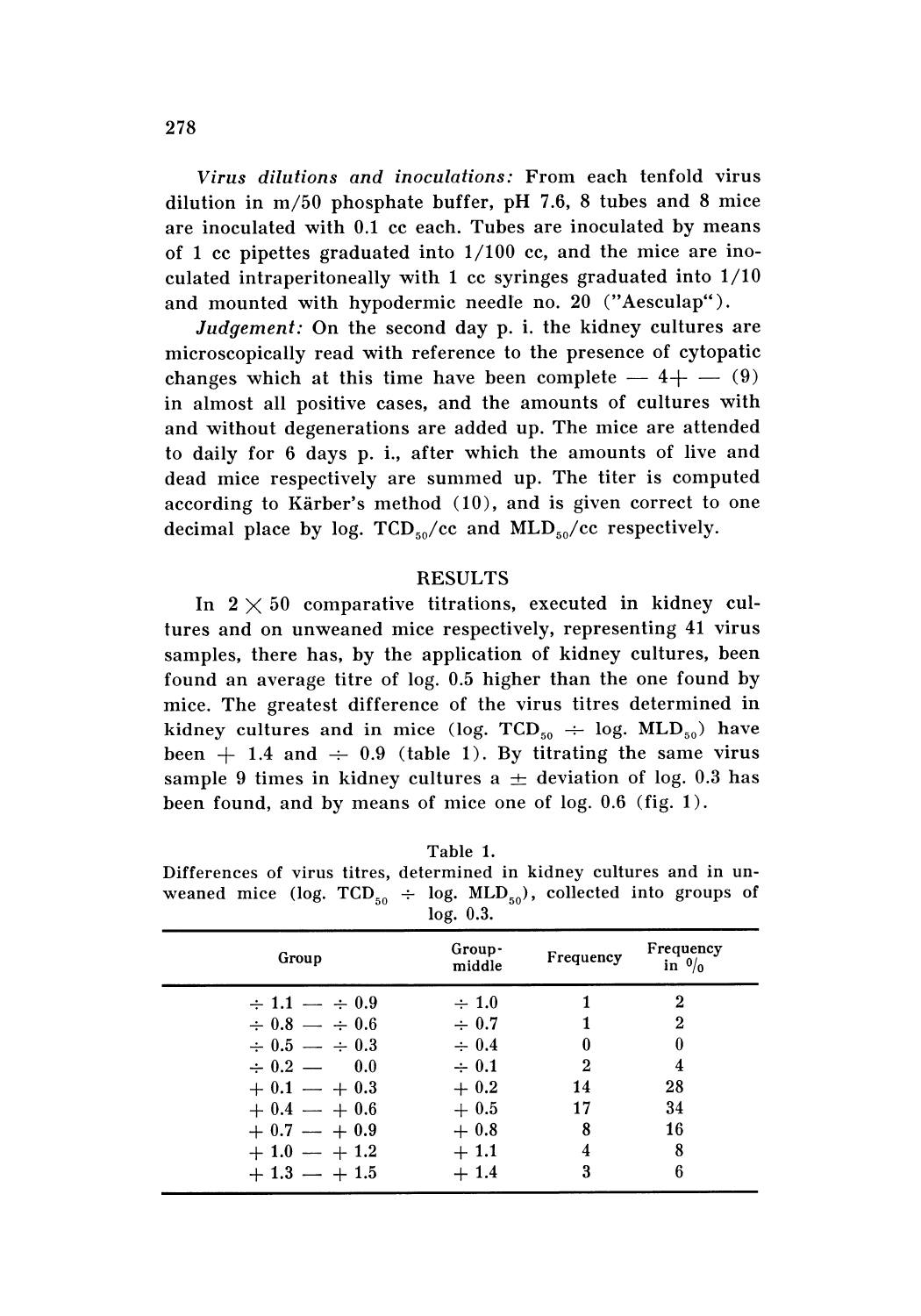

Fig. 1. Comparative titrations executed in kidney cultures and in unweaned mice by means af different virus samples. The titrations numbered 42-50, were executed with the same virus sample. The titres are stated by log. TCD<sub>50</sub>/cc and log. MLD<sub>50</sub>/cc.

# **CONCLUSION**

The stated results show that primary cultures of calf kidney cells fully come up to unweaned mice as regards sensisivily to the applied culture virus, and that the kidney cultures by the inoculation technique routinely applied here have been most suitable for the demonstration of minimal amounts of virus.

#### **REFERENCES**

- *1. Bachrach, H.* L., W. *R. Callis* & W. *R. Hess.:* Science 1955, 122, 1269.
- *2. Sellers, R. F.:* Nature 1955, 176, 547.
- *3. Wesslen, T.* & *Z. Dinter:* Nord. Vet.-Med. 1956, 8, 795.
- *4. Willems, R.* & J. *Leunen:* O. E. E. C. Proj. no. 208, 1957, 73.
- *5. Gierlei], B.* C. *H.:* Unpublished data.
- *6. Skinner, H. H.:* Proc, Roy. Soc. Med. 1951, 44, 15.
- *7. Youngner,* J. *S.:* Proc. Soc. Exp. BioI. Med. 1954, 85, 202.
- *8. Melnick,* J. *L.:* Diagnostic Procedures for Virus and Rickettsial Diseases. 2. ed. Am. Pubi. Health. Ass. N. Y. 1956, 65.